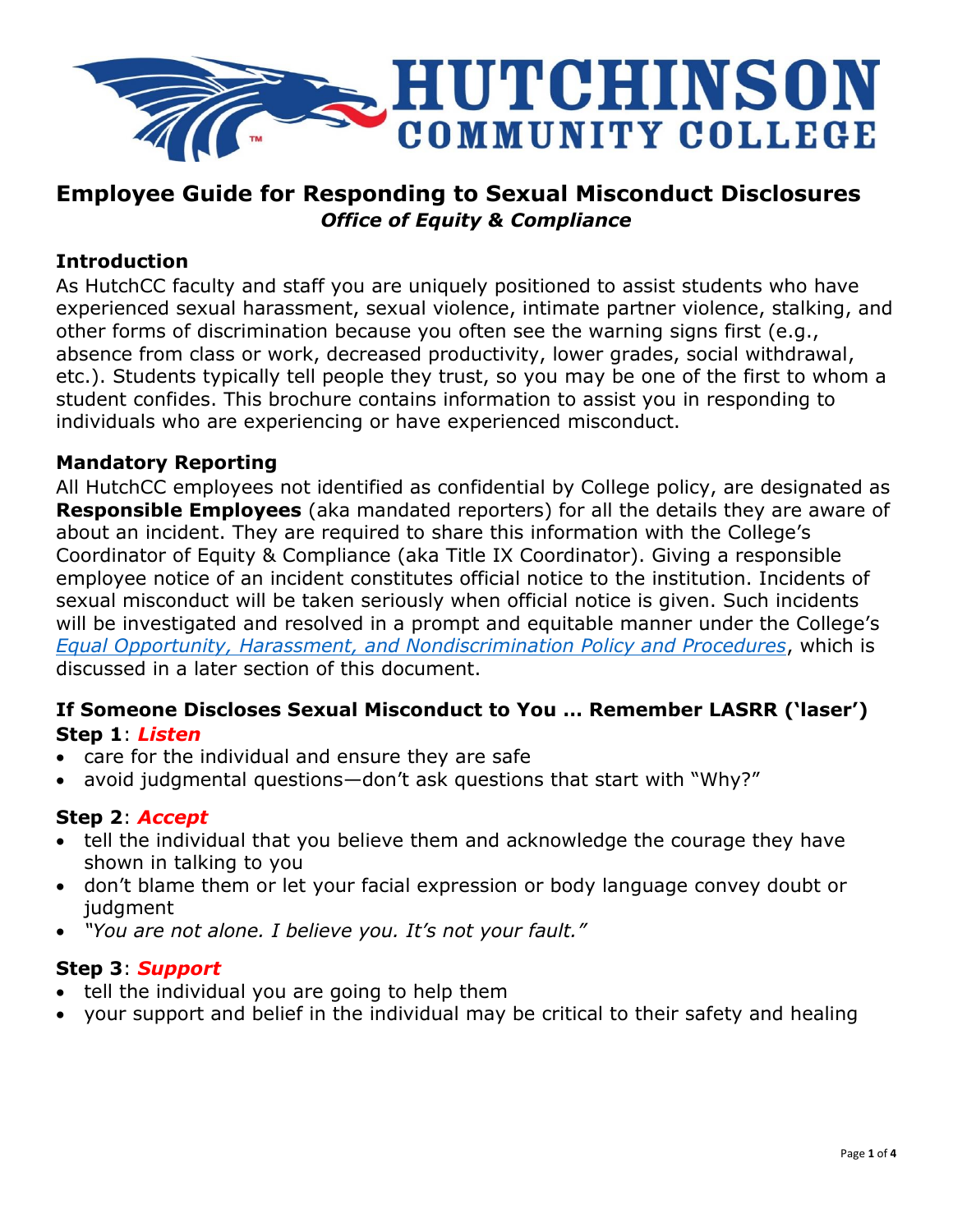#### **Step 4**: *Resources*

- refer them to options (e.g., Sexual Assault/Domestic Violence Center, law enforcement, campus counseling, etc.)
- help them make plans, but let them make their own decisions

#### **Step 5**: *Report*

- inform the individual of your reporting obligations
- report all details to HutchCC's Coord. of Equity & Compliance (Title IX Coord.) ASAP

### **What Do I Say?**

Sexual assault or misconduct can be a difficult topic to discuss, particularly given your reporting responsibilities. Below is a suggestion for how you might approach the conversation:

*"I appreciate what you have been able to share with me. Before you tell me more, I want to let you know that I will need to contact Jacob Gunden, our Coordinator of Equity & Compliance. He is the one person on campus whose responsibility is to know about incidents like this and he helps support students and coordinate possible next steps. If you would prefer to speak with someone confidentially, let me guide you to one of our licensed counselors at the Student Success Center."*

#### **Key Terms**

The following are definitions of sexual misconduct prohibited by Hutchinson Community College Policy.

#### *Consent*

Consent is:

- knowing, voluntary, and clear permission by word or action to engage in mutually agreed upon sexual activity;
- active, not passive and can be withdrawn at any time; silence or the absence of resistance alone is not consent.

#### *Sexual Harassment*

Sexual harassment is:

 unwelcome sexual, sex-based, and/or gender-based verbal, written, online, and/or physical conduct.

#### *Hostile Environment*

A hostile environment is created when sexual harassment is:

• sufficiently severe, persistent/pervasive, and objectively offensive that it unreasonably interferes with, denies, or limits someone's ability to participate in or benefit from the institution's educational and/or employment, social, and/or residential program.

#### *Non-Consensual Sexual Intercourse*

Non-consensual sexual intercourse is:

 any sexual penetration or intercourse, however slight, with any object by a person upon another person that is without consent and/or by force.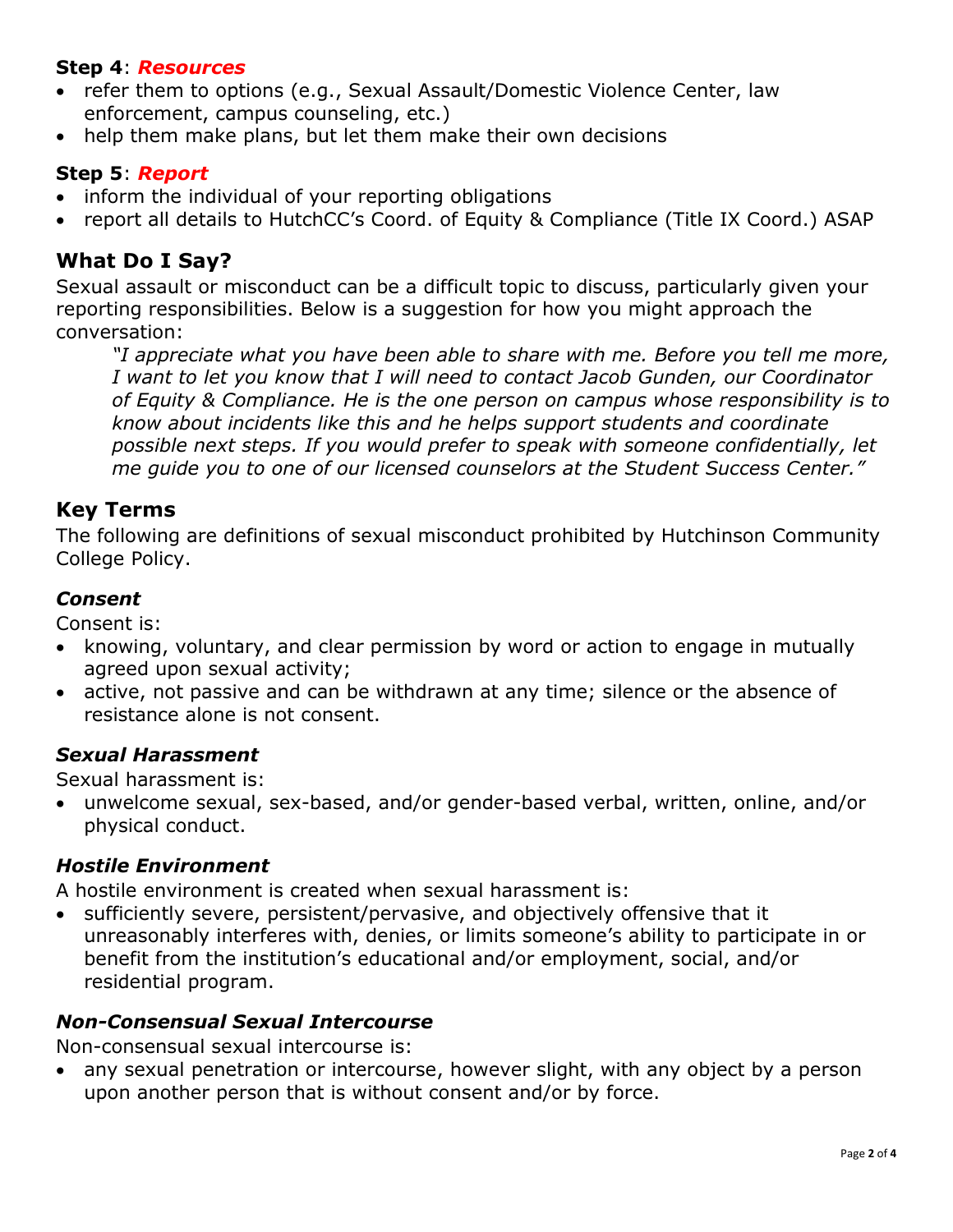## *Non-Consensual Sexual Contact*

Non-consensual sexual contact is:

• any intentional sexual touching, however slight, with any object by a person upon another person that is without consent and/or by force.

## *Sexual Exploitation*

 Occurs when one person takes non-consensual or abusive sexual advantage of another for his/her own advantage or benefit, or to benefit or advantage anyone other than the one being exploited, and that the behavior does not otherwise constitute one of the other sexual misconduct offenses.

## *Intimate Partner Violence*

Intimate partner violence is:

• violence or emotional and/or psychological abuse between those in an intimate relationship toward each other.

## *Stalking*

Stalking is:

 a course of conduct directed at a specific person, on the basis of actual or perceived membership in a protected class, that is unwelcome, and, would cause a reasonable person to feel fear.

Stalking also occurs if:

• repetitive and menacing (e.g., pursuing, following, harassing, and/or interfering with the peace and/or safety of another)

## *Retaliation*

Retaliation is:

 any adverse action taken against a person participating in a protected activity because of a person's participation in that protected activity. (subject to limitations imposed by the First Amendment and/or academic freedom)

### **Resources: [\*Denotes the resource is confidential]**

#### *Campus*

- **[HutchCC Office of Equity &](http://www.hutchcc.edu/administration/campus-safety-and-compliance/) Compliance** 620-665-3512
	- o Oversees the College's response to reports of sexual misconduct, including sexual harassment, sexual assault, relationship violence, and discrimination.
	- o Provides students information about available reporting options with HCC, as well as guidance and support regarding academic and housing concerns.
- **[HutchCC Counseling Services\\*](http://www.hutchcc.edu/administration/student-success-center/personal-counseling)** 620-665-3377 (M-F, 8am-5pm)
	- o Provides professional and confidential counseling to current HutchCC students.